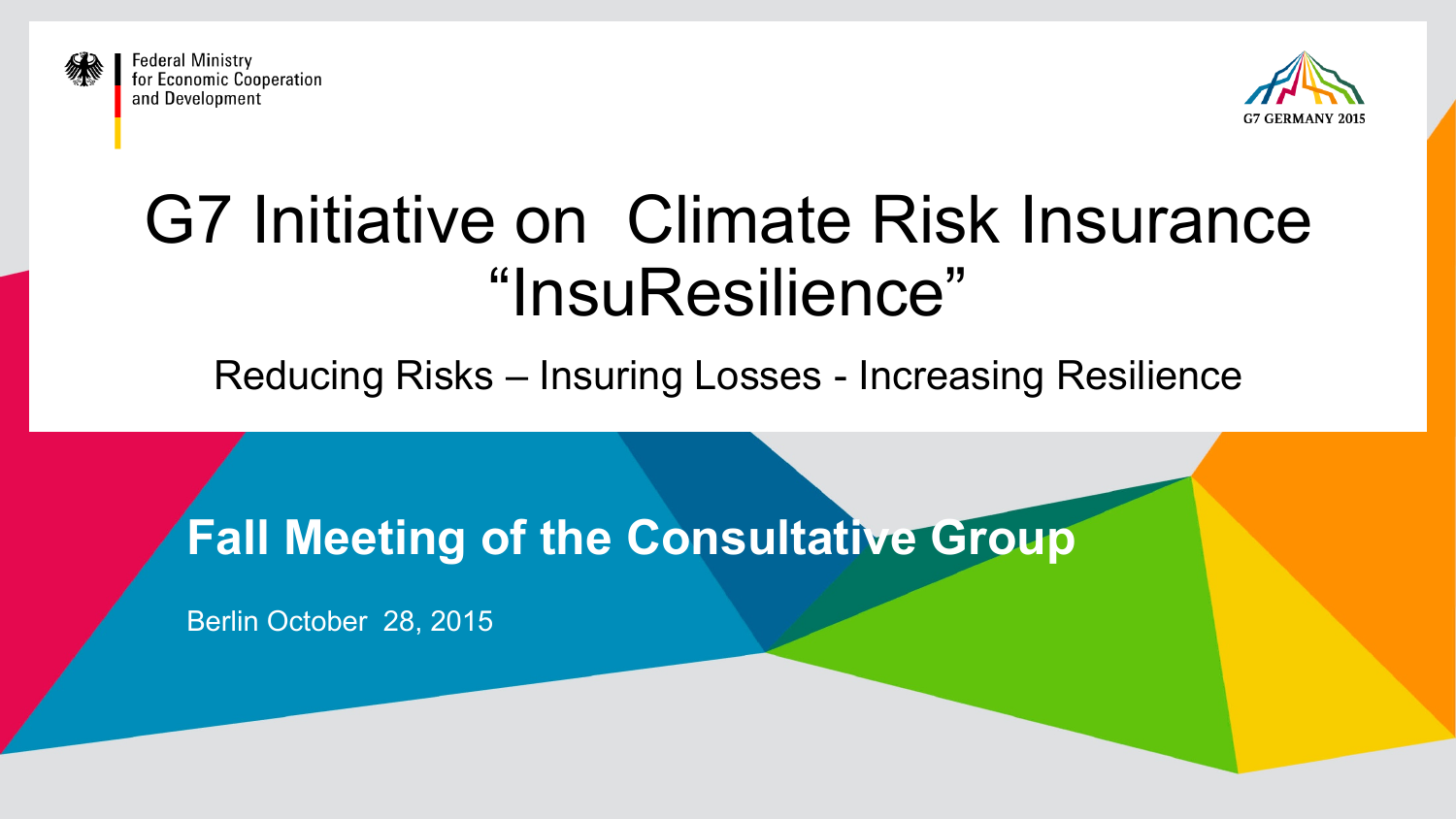### **The Challenge & Innovations by G7 climate risk insurance**

- Ø **Negative impacts** of climate change are reality and they will increase in future.
- Ø **Poor people** are especially vulnerable, they need our support to adapt to climate change and to improve their resilience against negative impacts, losses and damages.
- Ø **Adaptation** is crucial but cannot eradicate all climate risks, r**esidual risks** always remain and will trigger disasters
- Ø **Climate risk insurance** addresses residual risks, thus reduces the negative impacts of weather-related disasters like hurricanes, floods, or droughts.
- Ø G7 Climate risk insurance is an important and innovative tool within a **Comprehensive climate risk management** approach
- Ø G7 InsuReslience is contributing to **UNFCCC** / **Warsaw Mechanisms** & **SFDRR** goals and is **ODA** eligible



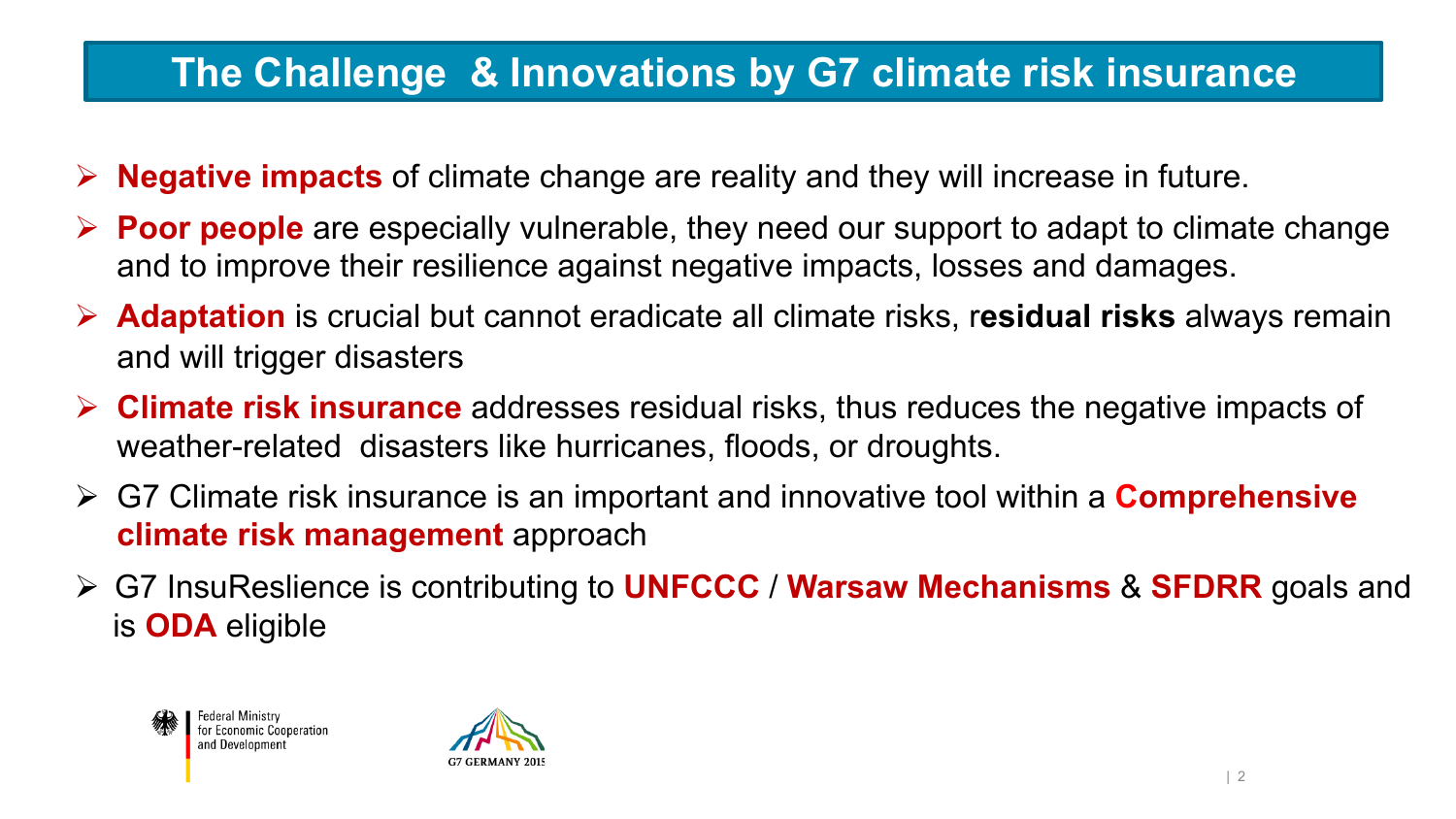## **The Ambition – How many beneficiaries can be reached by the G7- Climate Risk Insurance Initiative ?**

#### **Baseline**

Currently **only 100 million** of the global poor and vulnerable people benefit from insurance **coverage against climate risks (55 mn direct / 45 mn indirect)** 

### **From Baseline to Outreach**

Regional scale-up to **400 million** additional beneficiaries and expected market development for direct (100 mn) and indirect (300 mn) insurance until 2020.

**The G7 Initiative has received great political buy-in ranging from UNSG Ban Ki-moon to Chancellor Merkel** 

**Federal Ministry** for Economic Cooperation and Development



**G7- Climate Risk Insurance Initiative: up to 400 mn additional beneficiaries**

> **... benefitting from climate risk insurance today ~ 100 Mn**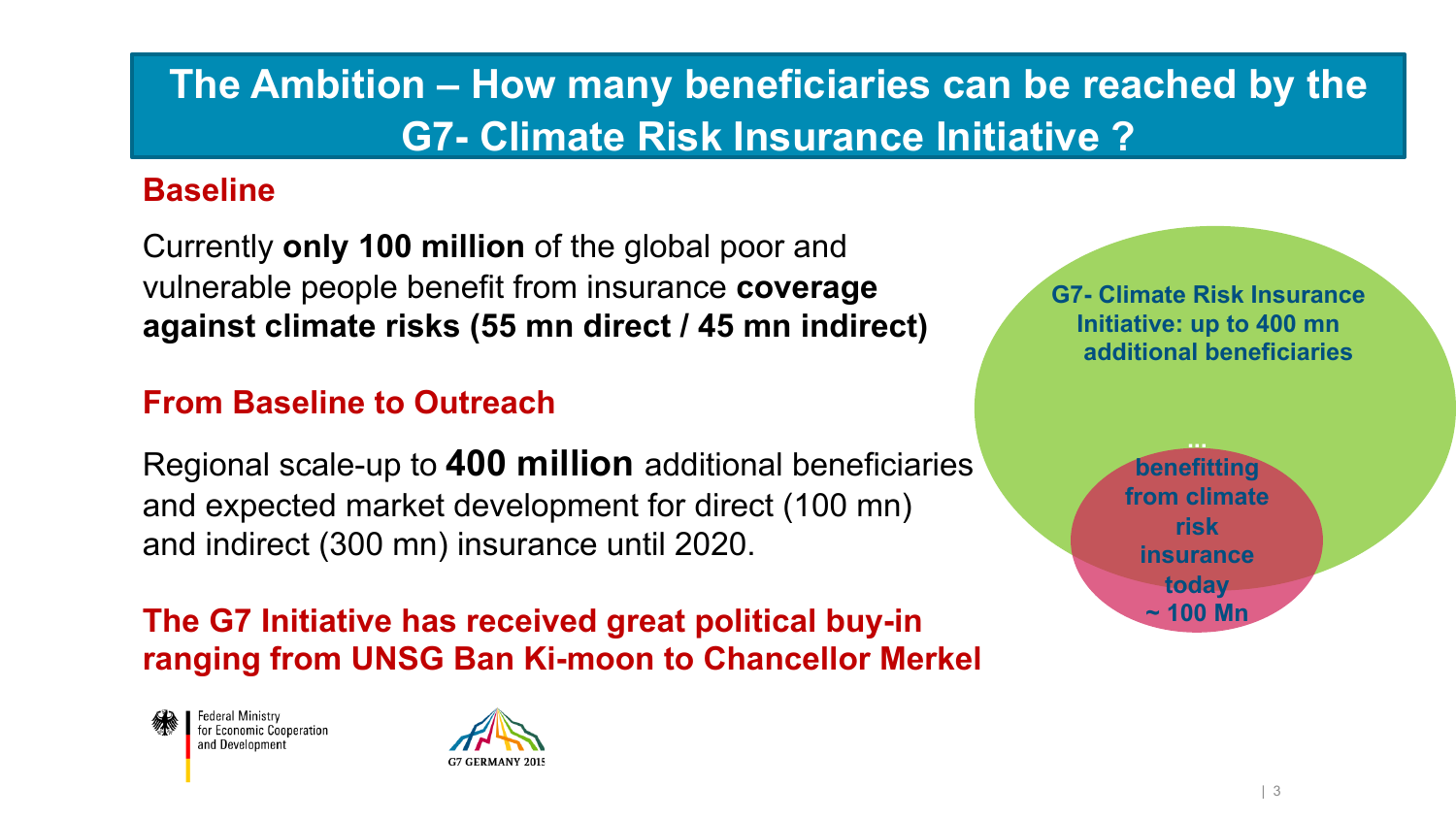### **The Way Forward**

### **Reaching the objective of the G7 Climate Risk Insurance Initiative will be driven by**

- (Africa), **CCRIF** (Central America) and e.g **CCRIF/PCRAFI** (Pacific) Ø Strengthening already established **indirect risk insurance facilities** like **ARC**
- Ø Development of climate risk insurance markets for **direct insurance** schemes
- Ø Enhance **political commitment, ownership** and **momentum** in partner countries, G7 and other countries to support the initiative
- Ø **Create enabling frameworks and incentives** for local and international (Re)Insurers to engage in climate risk insurance markets and to provide risk capacity
- Ø Providing an **institutional set-up to coordinate G7** InsuResilience (**Secretariat)**, enhance dialogue **("G7 Forum of the vulnerable**") and participatory steering ("**Steering committee**")



**Federal Ministry** for Economic Cooperation and Development

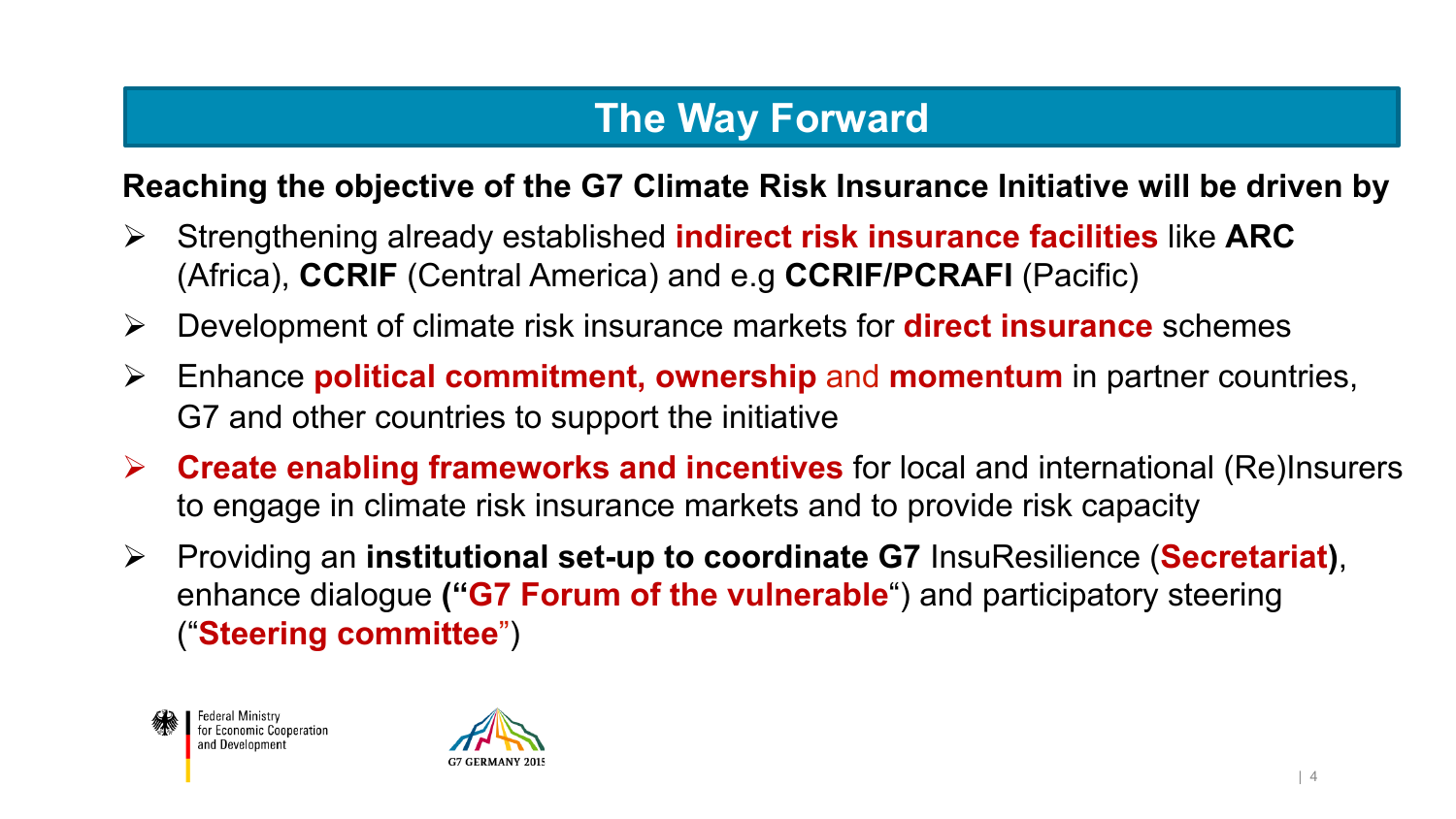### **The Way Forward**

#### **Status Quo**

- **Commitments envisaged from all G7 partners to finalize Rapid Action package** Ø **Germany provides over 150 mio. EUR for rapid action. Further** pledges and 2015/2016.
- Ø **Upcoming Strategic exchange dialogues** and **round tables** e.g. with the private sector which plays a crucial role, the civil society and vulnerable countries, UN bodies, development banks, science and research.
- Ø Preparing the establishment of a specific **G7 InsuResilience Governance Structure**  to be operational starting next year, comprising a **Secretariat**, an innovative **Forum** for all stakeholders and a participatory **Steering committee**.



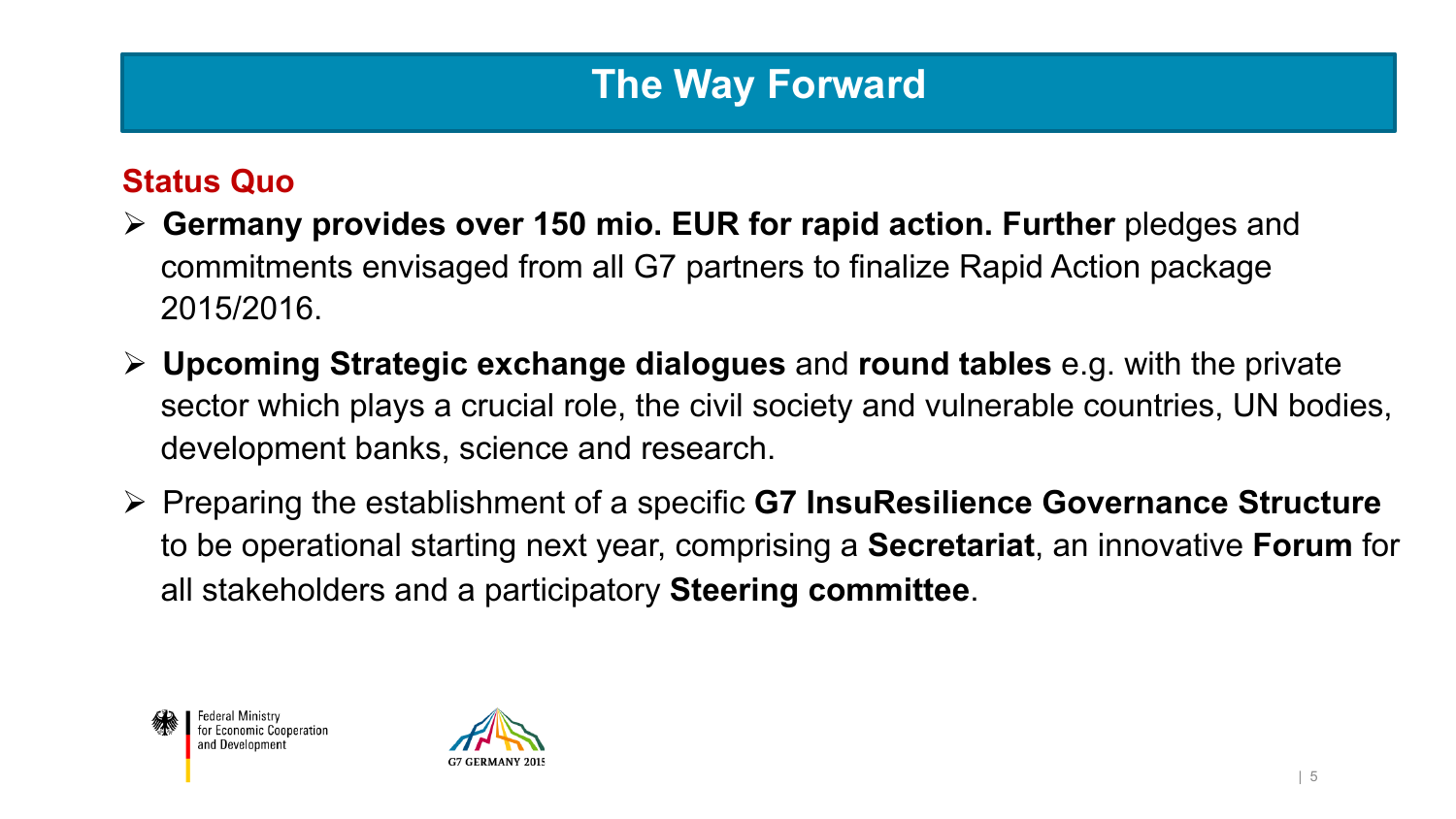### **The Way Forward - Intended Rapid Action**

### **"G7 COP 21 Climate Risk Event in Paris on December 5 – LPAA Action Day"**

#### **Agreements will be signed at the Action day for**

- Ø **Africa:** Significant number of additional beneficiaries to be reached, through the expansion of the coverage of **ARC** to the risk of floods and tropical cyclones and increasing the number of participating countries
- Ø **Caribbean and Central America:** Significant number of additional beneficiaries to be reached through the expansion of the coverage of **CCRIF** on excess rainfall and through increasing the number of participating countries
- Ø **Pacific:** Significant number of additional beneficiaries to be reached, through a **regional disaster risk facility and management structure** covering a substantial number of Pacific Island States.
- Ø **Rapid Action Plan:** For implementation of initial key measures.



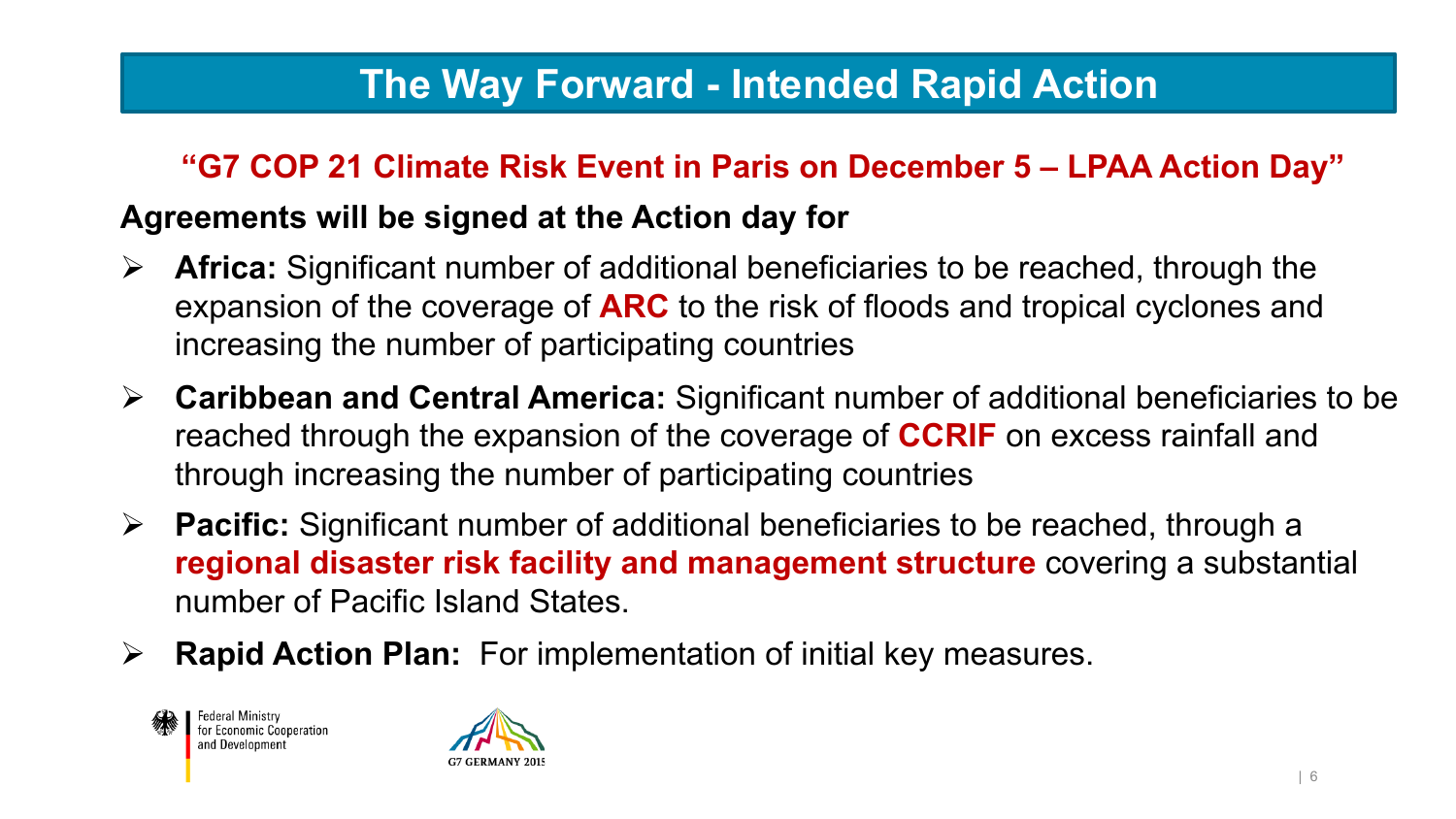### **The Way Forward - Intended involvement of GFDRR**

- <sup>Ø</sup> **G7 aims at announcing rapid implementation plan at COP 21** (focusing initially on sovereign risk schemes that GFDRR has experience with, express interest of G7 in sustainable structures, solid contingency planning and long-term business plans)
- Ø **What we are looking for sovereign risk pools:** Regional buy-in for sovereign risk pools, (long-term) sustainable business plan in the Pacific and Caribbean with concrete time frames and well-designed products to be offered as well as contingency planning to guarantee good use of funds
- Ø Establish a GFDRR **InsuResilience action Plan** 2016 2020